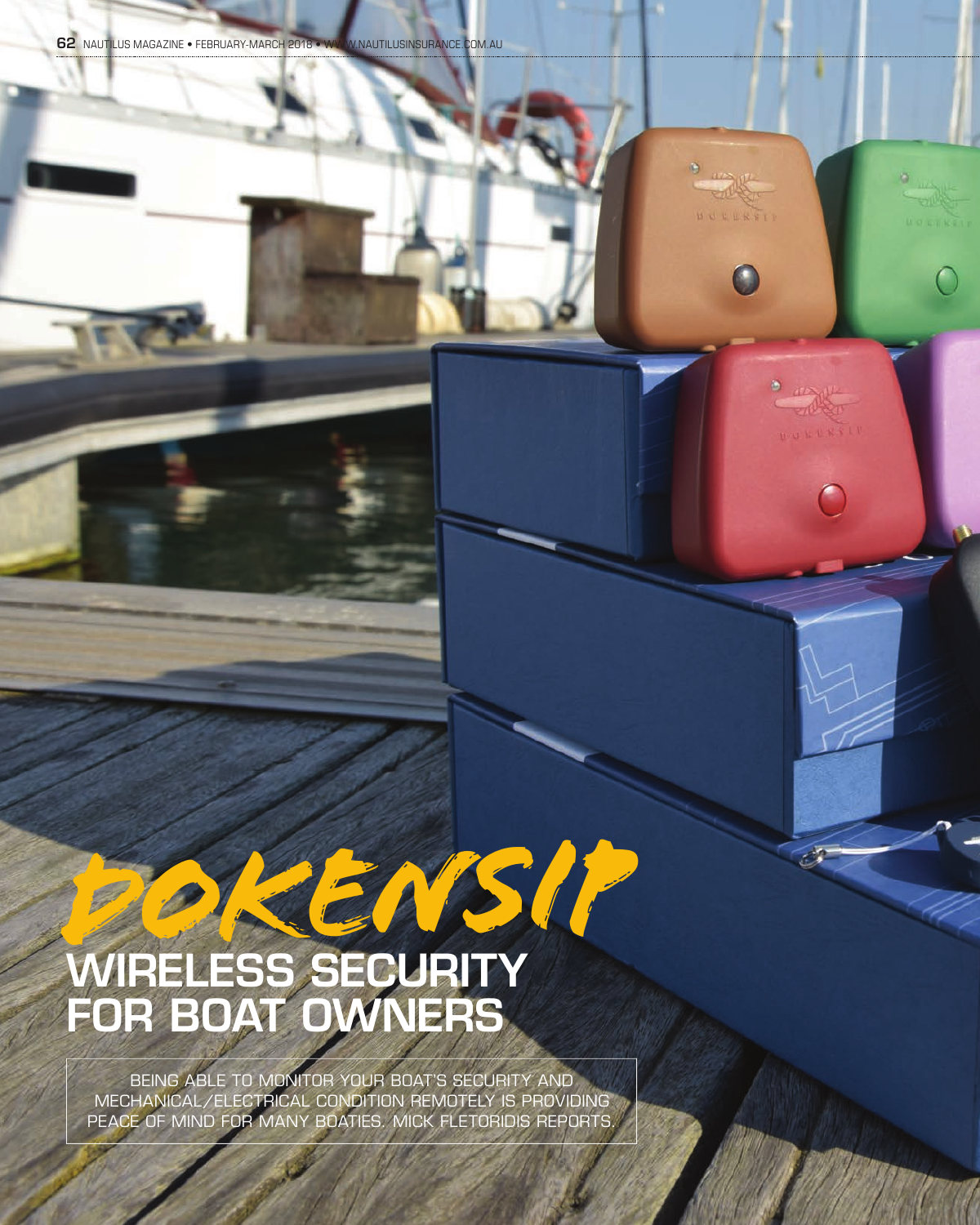There are several sensor modules available for monitoring and controlling many different aspects of your vessel.

NAUTILUS MAGAZINE • FEBRUARY-MARCH 2018 • WWW.NAUTILUSINSURANCE.COM.AU 63

ö

ö

∩

 $\overline{C}$ 

 $D$ 

**ALE TV** 

00  $\frac{1}{2}$  o<sup>u</sup>x  $\ddot{\circ}$ 

 $\mathbf{A}$ 

*PRODUCT FEATURE*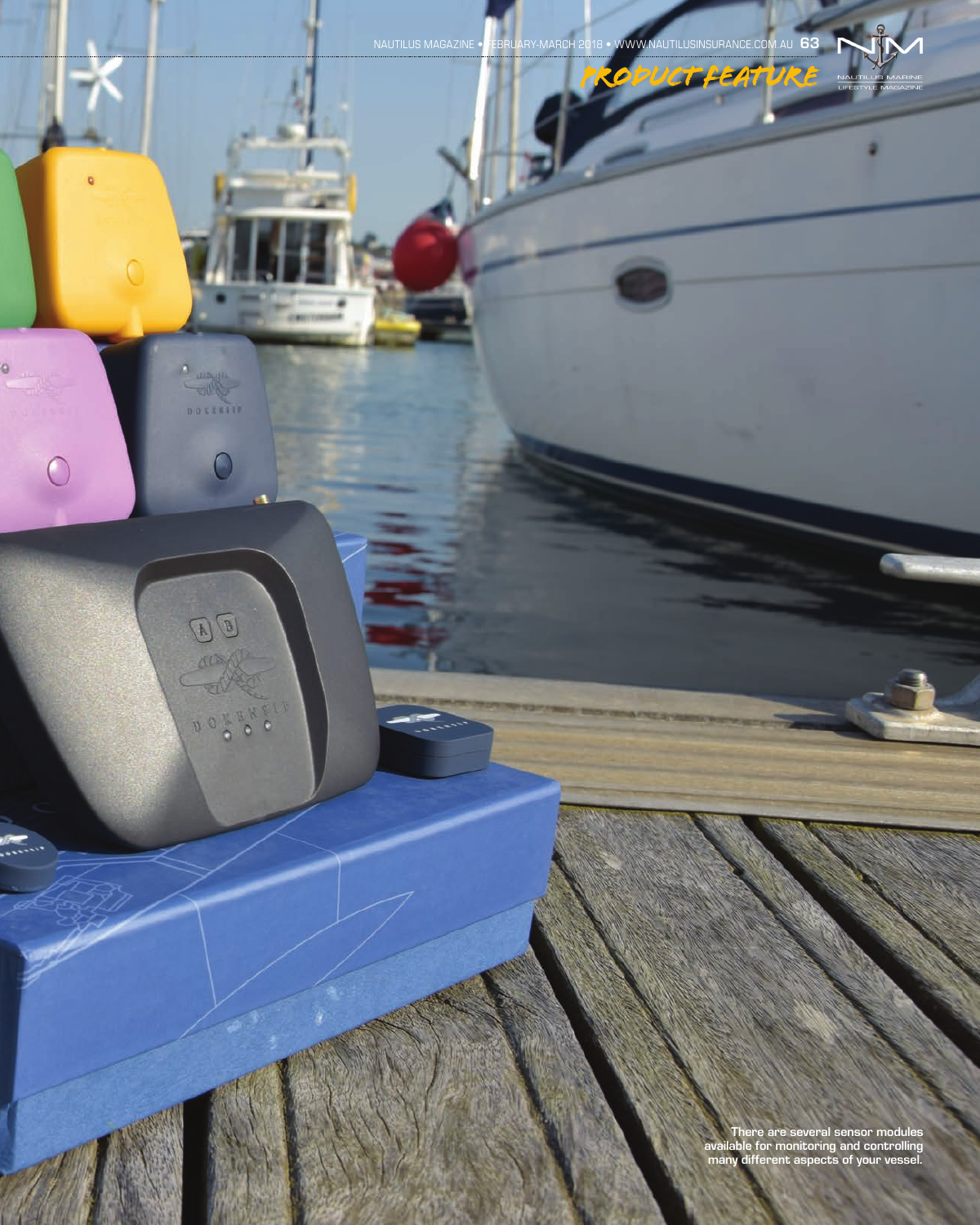### *PRODUCT FEATURE*



The basic Dokensip kit comes complete with four sensors and can be easily installed by anyone with basic mechanical skills.

f you own a boat that's usually kept at a marina, harbour mooring or other location out of constant view, being able to keep a tab on its exact whereabouts, mechanical condition and secure status 24/7 from anywhere can be a challenge. To that end, Dokensip may just have the answer via its state of the art alarm monitoring system. The makers say the system features wireless sensor technology that will help you look after and protect your boat, any time, from anywhere in the world. **I** 

In conjunction with a smartphone app or web support, Dokensip will constantly monitor the status of your boat, and instantly alert you of any possible security breaches or mechanical/electrical issues via SMS, email and personal assistance. Also, whenever you want, you can check any updated information you need about your boat via constant system monitoring. Via the free Dokensip app you can stay up to date on all your boat's sensor points, and know their status at a glance.

#### WIRELESS CONTROL

Dokensip's wireless alarm monitoring system comprises a central module (Core), GPS antennae and data antennae and a series of wireless sensors that can be easily fitted on any boat. Installation of the system can be done in a DIY capacity by anyone with basic mechanical and electrical knowledge and skills in a short time. To streamline the process, the Dokensip website features an easy to follow video tutorial on how to install and set up the system.

Via the main Core module Dokensip can control up to 16 different sensors on your boat and the sensor system can easily be extended or reduced. Depending on your requirements the monitoring system can be customised to provide information on everything from vessel position; battery voltage, the presence of water in bilges; monitoring for the presence of gas or smoke; movement detection inside your boat's cabin; condition of shore connected power; operate air conditioning units, lights and more. A new module too is about to be released that will provide full remote control of a vessel's air conditioning system.

#### EASY INSTALLATION

According to Sydney Dokensip dealer Rocky Tassone of Bluewater Powerboats in Church Point, the system works exceptionally well for boaties who don't have regular access to their